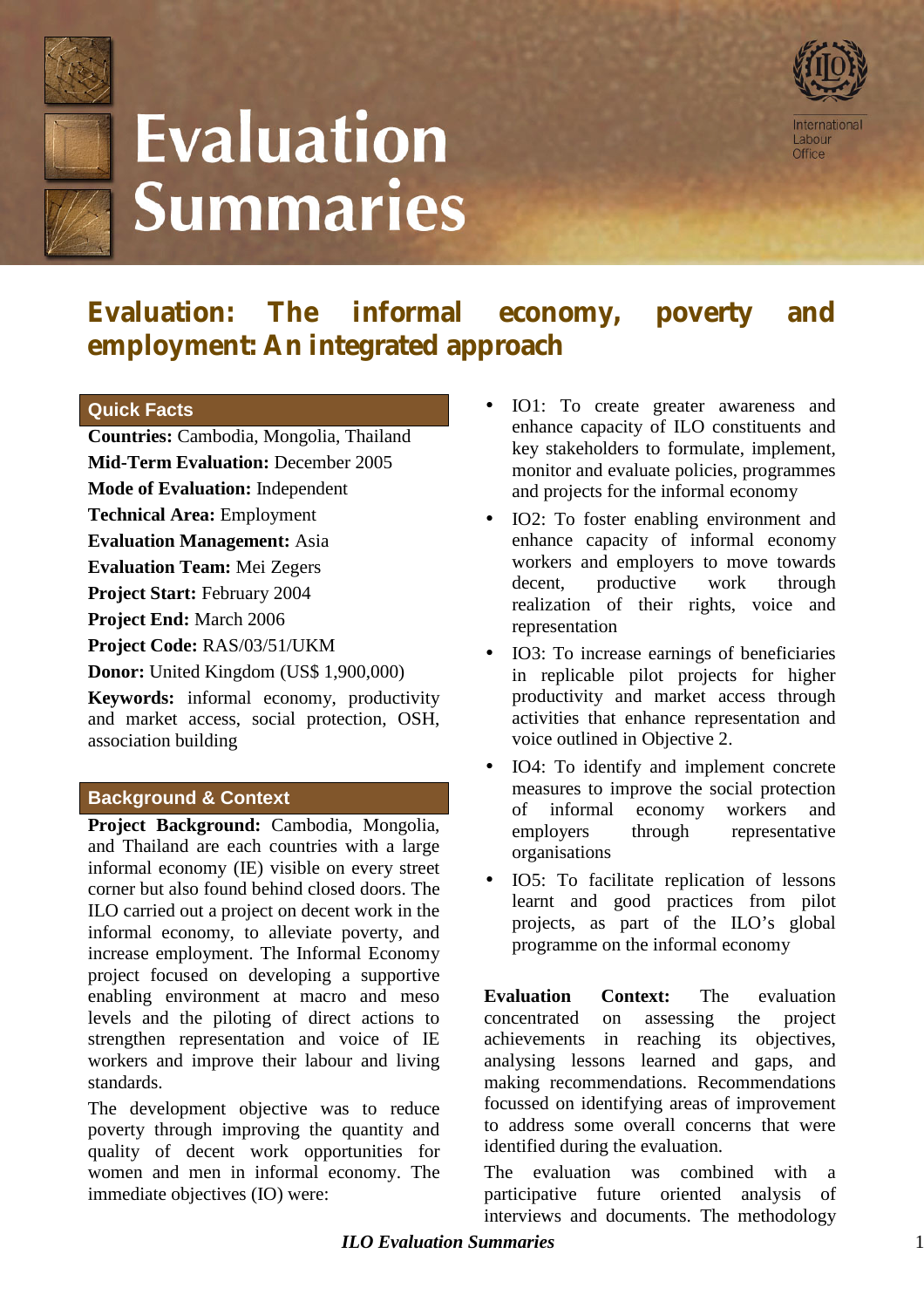used in the evaluation consisted of a literature review, analysis of documents prepared by the project, and interviews with representatives of project stakeholders and project staff. Interviewees included individuals and groups from government at national and local levels, trade unions, employers' groups, NGOs, associations, and IE workers.

## **Main Findings & Conclusions**

The project is unique because the project immediate objectives were the same but uniquely adapted to each of the countries. It is extremely complex because there are many issues, many methods, and many people involved in three different countries

The project has contributed to increasing attention to the needs of the IE at decision making level in the project countries. The project staff used a wide range of methods to push the issues forward including networking to lay the foundation for representation and voice by IE workers. Trade unions, employers groups, NGOs, and associations were targets and active partners at the same time. Working directly on IE issues succeeded in raising awareness of partners. In some locations IE workers themselves have already started directly voicing their concerns. Examples include Thai and Cambodian handicrafts workers and Mongolian market vendors.

Work with partners concentrated on policy and legal framework development, increasing the knowledge base, training specialists on Occupational Safety and Health (OSH) and business management, increasing productivity and marketing, and other activities. The project succeeded in opening many avenues to improving the situation of IE workers in each of the project countries. The context in the countries, especially in Cambodia and Mongolia, posed many challenges and much work remains to be done. In Cambodia emphasis in the future will need to be placed on strengthening the enabling environment while building on the Direct Action programmes that have been initiated. In Mongolia work on strengthening the enabling environment can continue but more emphasis

is needed to ensure that the full impact of the Training of Trainers (TOT) and other actions on OSH, business development, organising, and rights be felt across the country. In Thailand trade unions form an excellent resource for continuing to reach and organise IE workers. Ways to ensure sustainability of other actions initiated through the project need to be explored.

The project was very well managed, especially taking the complexity of the project, the small budget, and the fact that it was carried out in three very different countries into account. The project was very effective in creating synergies with other partners including within the ILO and with other agencies. The project built on technical competence that was already available in the countries and sought expertise elsewhere where necessary. The project was able to lay a solid foundation for additional work on the IE sector through a recommended second phase of this project.

In conclusion, the project has contributed to building a road towards better conditions for IE workers. However, that road still needs to be more travelled to reach its final destination.

### **Recommendations & Lessons Learned**

**Recommendations:** The evaluator gave following recommendations:

*New Phase Planning:* A new phase can continue to focus on the key areas of the past project but with different emphasis depending on the experience and other realities in each country: awareness raising, policy and legal framework, representation and governance, productivity and market access, occupational safety and health, social protection, knowledge sharing.

The project needs to finalise the identification of committed current and potential partners in all three countries. The roles of these partners should be clearly defined as soon as confirmation of a new phase is received so that the project will not loose time during start-up

*Strengthening the Enabling Environment:* Although progress has been made a great deal more needs to be done with regard to ensuring